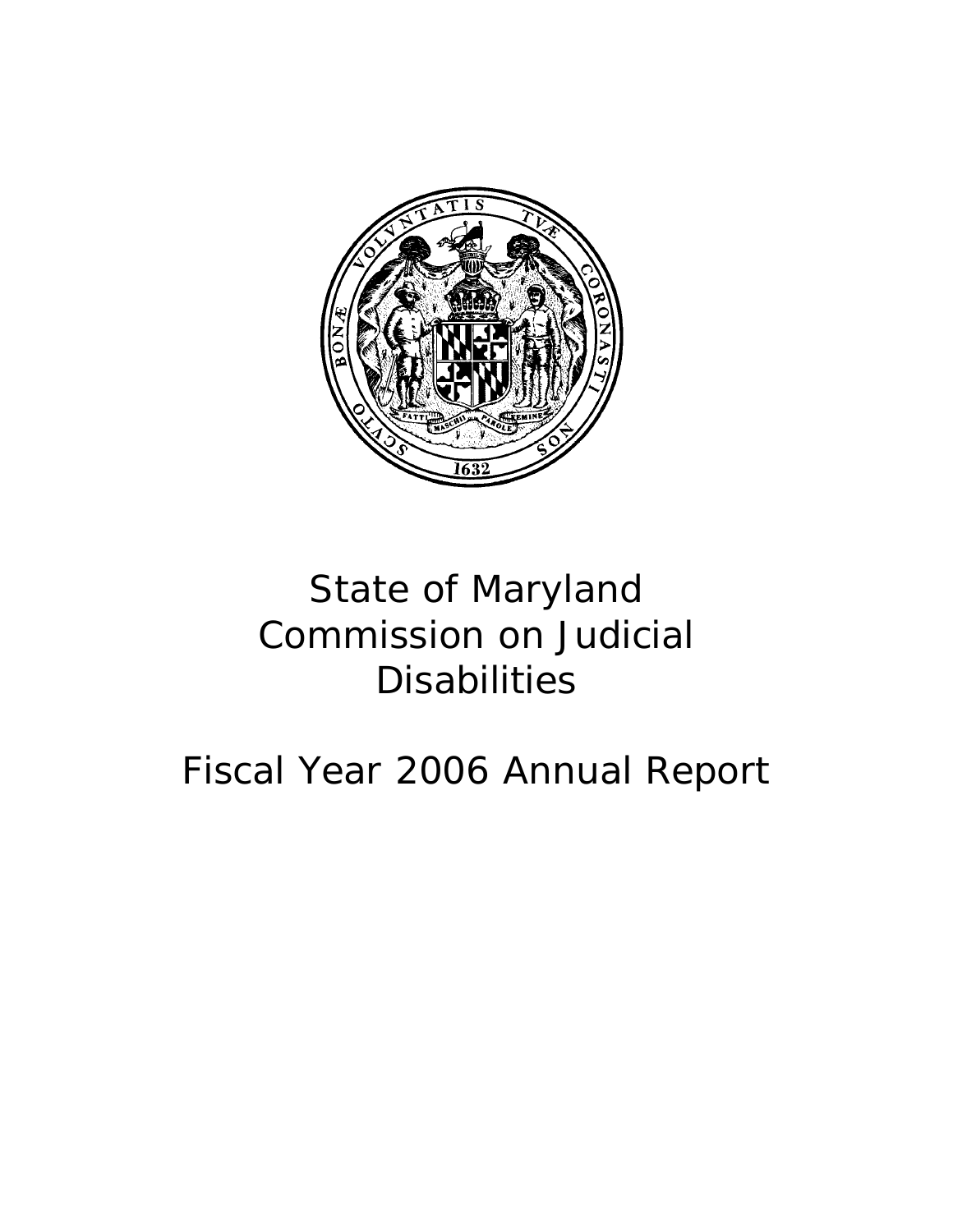# *TABLE OF CONTENTS*

## **THE COMMISSION ON JUDICIAL DISABILITIES** Page

| Procedure for Acting On Complaints  4 - 7                                     |  |
|-------------------------------------------------------------------------------|--|
| Matters Resolved and Matters Pending At The End of the Fiscal Year 2006 7 - 8 |  |
|                                                                               |  |

#### **ATTACHMENTS**

| (Creating the Commission on Judicial Disabilities)<br>Article IV §§ 4A and 4B (Chapter 113, Laws of 1995)          |  |
|--------------------------------------------------------------------------------------------------------------------|--|
| Courts and Judicial Procedures Article, § 13-401 through 13-403<br>Subtitle 4. Commission on Judicial Disabilities |  |
| Governing the Commission on Judicial Disabilities<br>(Effective January 1, 2001)                                   |  |
| Maryland Code of Judicial Conduct (Alexandreign: Alexandreign: 21-45)<br>Rule 16-813<br>Effective July 1, 2005     |  |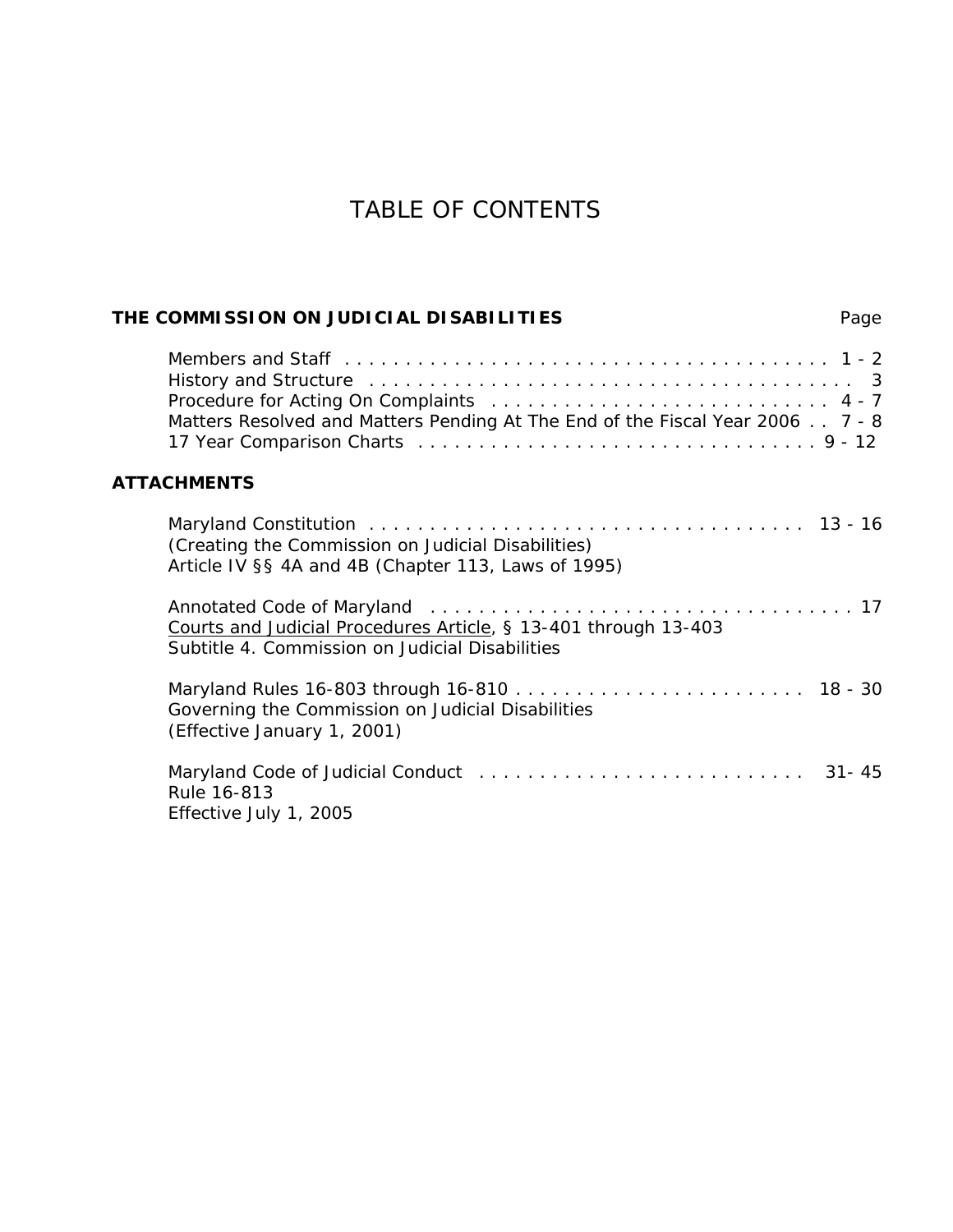# **COMMISSION ON JUDICIAL DISABILITIES**

# **Judge Members**

| Associate Judge                   | Associate Judge                                |  |  |  |  |  |  |
|-----------------------------------|------------------------------------------------|--|--|--|--|--|--|
| <b>Court of Special Appeals</b>   | Circuit Court for Calvert County               |  |  |  |  |  |  |
| The Honorable Nancy B. Shuger     | The Honorable Robert A. Greenberg <sup>2</sup> |  |  |  |  |  |  |
| Associate Judge                   | Associate Judge                                |  |  |  |  |  |  |
| District Court for Baltimore City | <b>Circuit Court for Montgomery County</b>     |  |  |  |  |  |  |
| <b>Attorney Members</b>           |                                                |  |  |  |  |  |  |

| Steven D. Silverman, Esquire | Aileen Oliver, Esquire | Paul D. Shelton, Esquire |
|------------------------------|------------------------|--------------------------|
| <b>Baltimore County</b>      | Montgomery County      | <b>Howard County</b>     |

# **Public Members**

| William D. Berkshire<br>Anne Arundel County     | James L. Clarke<br>Montgomery County               | Patricia B. Pender<br><b>Howard County</b> |
|-------------------------------------------------|----------------------------------------------------|--------------------------------------------|
| Samuel F. Saxton, Sr.<br>Prince George's County | William D. Schmidt, Sr.<br><b>Baltimore County</b> |                                            |
|                                                 | Commission Staff                                   |                                            |

### **Commission Staff**

| Steven P. Lemmey, Esquire | Elissa E. Goldfarb, Esquire                         | Gary J. Kolb |
|---------------------------|-----------------------------------------------------|--------------|
| Investigative Counsel     | Assistant Investigative Counsel Executive Secretary |              |

<sup>1</sup>Term expired 6/06

<sup>2</sup>Appointed 6/06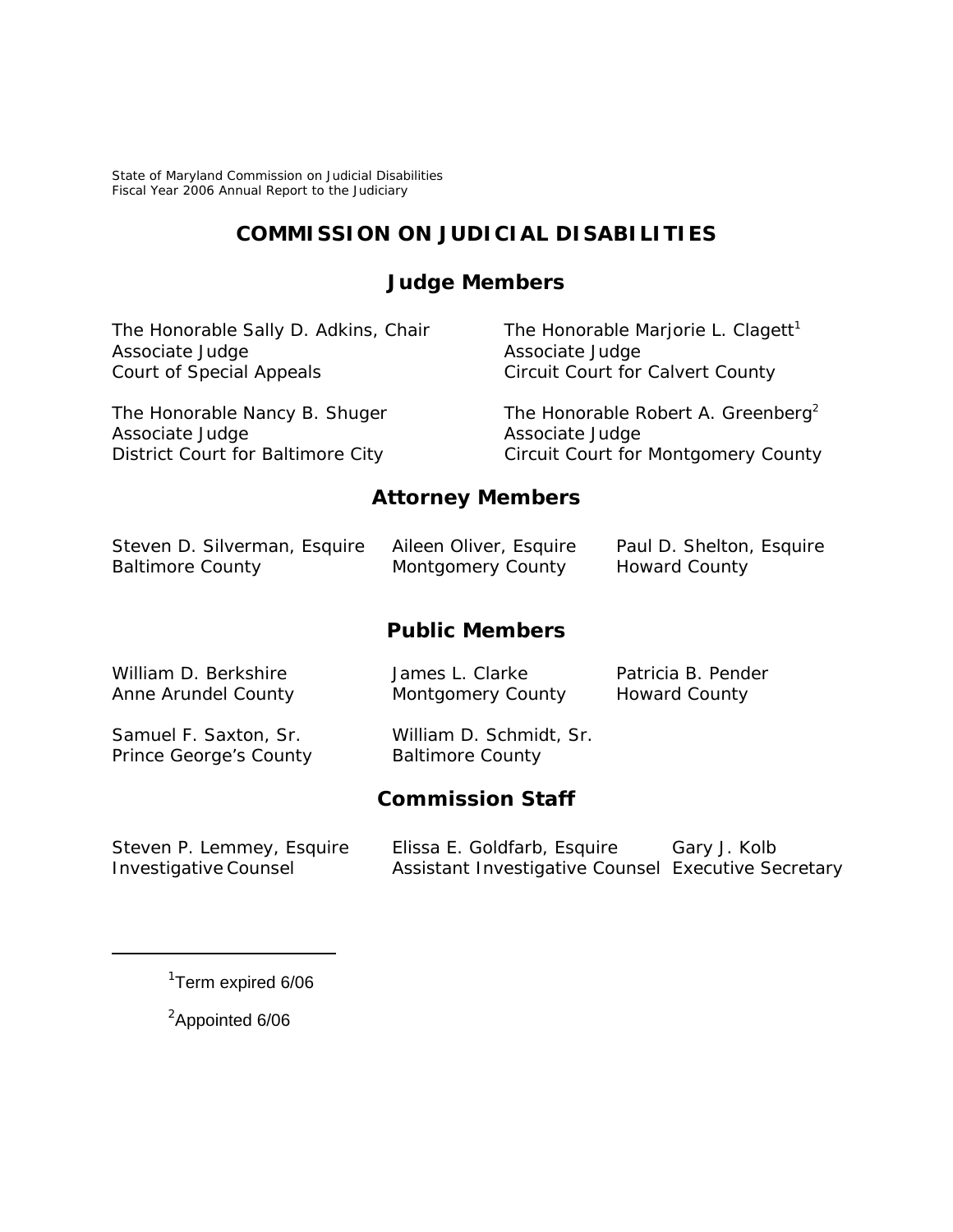The diversity of Commission membership in terms of experience, county of residence, gender, race, and age has been a distinct benefit in analyzing and handling complaints in an evenhanded and thorough manner. Commission members attend regular monthly meetings and actively participate in deliberations regarding each complaint, bringing to the discussion a wide range of experience and common sense.

#### *Staff*

In Fiscal Year 2006, the Commission staff included a full-time Investigative Counsel, a part-time Assistant Investigative Counsel, a part-time Executive Secretary, and a full-time Administrative Assistant. The Investigative Counsel and the Administrative Assistant positions are permanent positions within the Judiciary. All other Commission employees worked on a contractual basis. The Investigative Counsel, Assistant Investigative Counsel, and Executive Secretary are attorneys.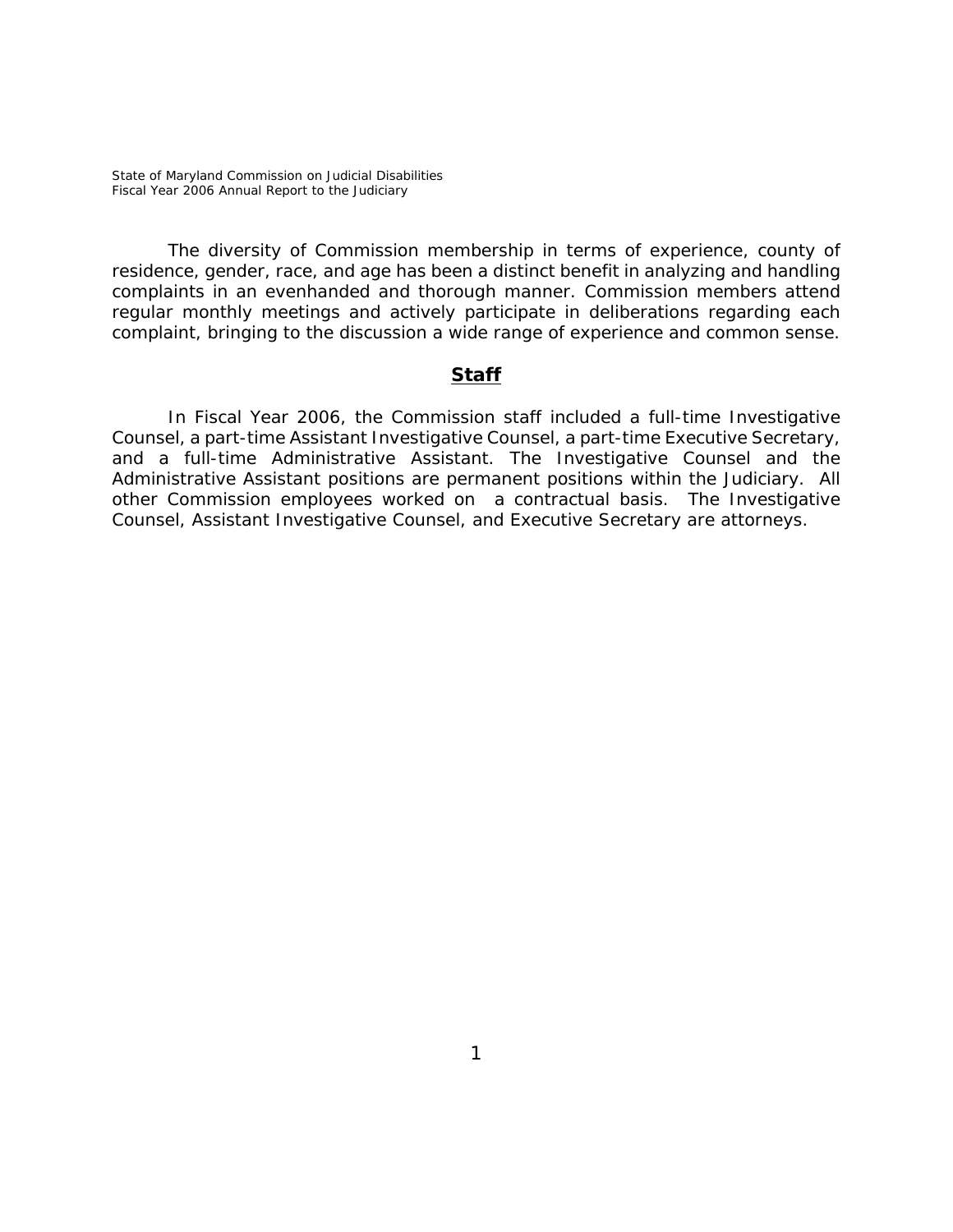#### *THE COMMISSION ON JUDICIAL DISABILITIES*

### *History and Structure*

The Maryland Commission on Judicial Disabilities was established by Constitutional Amendment in 1966 in response to a growing need for an independent body to assist in monitoring the conduct of judges. Subsequent Constitutional Amendments strengthened the Commission, clarified its powers, and added four additional members of the public to the Commission. The Constitution requires the Court of Appeals to adopt rules for the implementation and enforcement of the Commission's powers and the practice and procedures before the Commission.

The Commission now consists of three judges, one from the Court of Special Appeals, one from the Circuit Court, and one from the District Court; three lawyers with at least seven years experience and five members of the public. All Commission members are appointed by the Governor, and reside in different areas of Maryland. Membership is limited to two, four year terms.

The Commission on Judicial Disabilities serves the public and the Judiciary in various ways. Its primary function is to receive, investigate, and act on complaints against members of Maryland's Judiciary. The Commission's jurisdiction extends to all judges who are members of the Maryland Court of Appeals, Court of Special Appeals, Circuit Courts, District Courts, and Orphans' Courts. Pursuant to Maryland Rule 16-810, the Commission also supplies the district judicial nominating commissions with confidential information concerning actions taken other than dismissals or pending charges against those judges seeking nomination or appointment to other judicial offices.

The Commission members and staff continue to participate in judicial training and informational programs for judges, lawyers, and the public.

Numerous individuals write or call the Commission expressing dissatisfaction with a judge or with the outcome of a case or some judicial ruling. While some of these complaints may not come technically within the Commission's jurisdiction, the complainants are afforded an opportunity to express their feelings and frequently are informed, for the first time, of their right to appeal. Thus, the Commission, in an informal fashion, offers an ancillary, but vital, service to members of the public.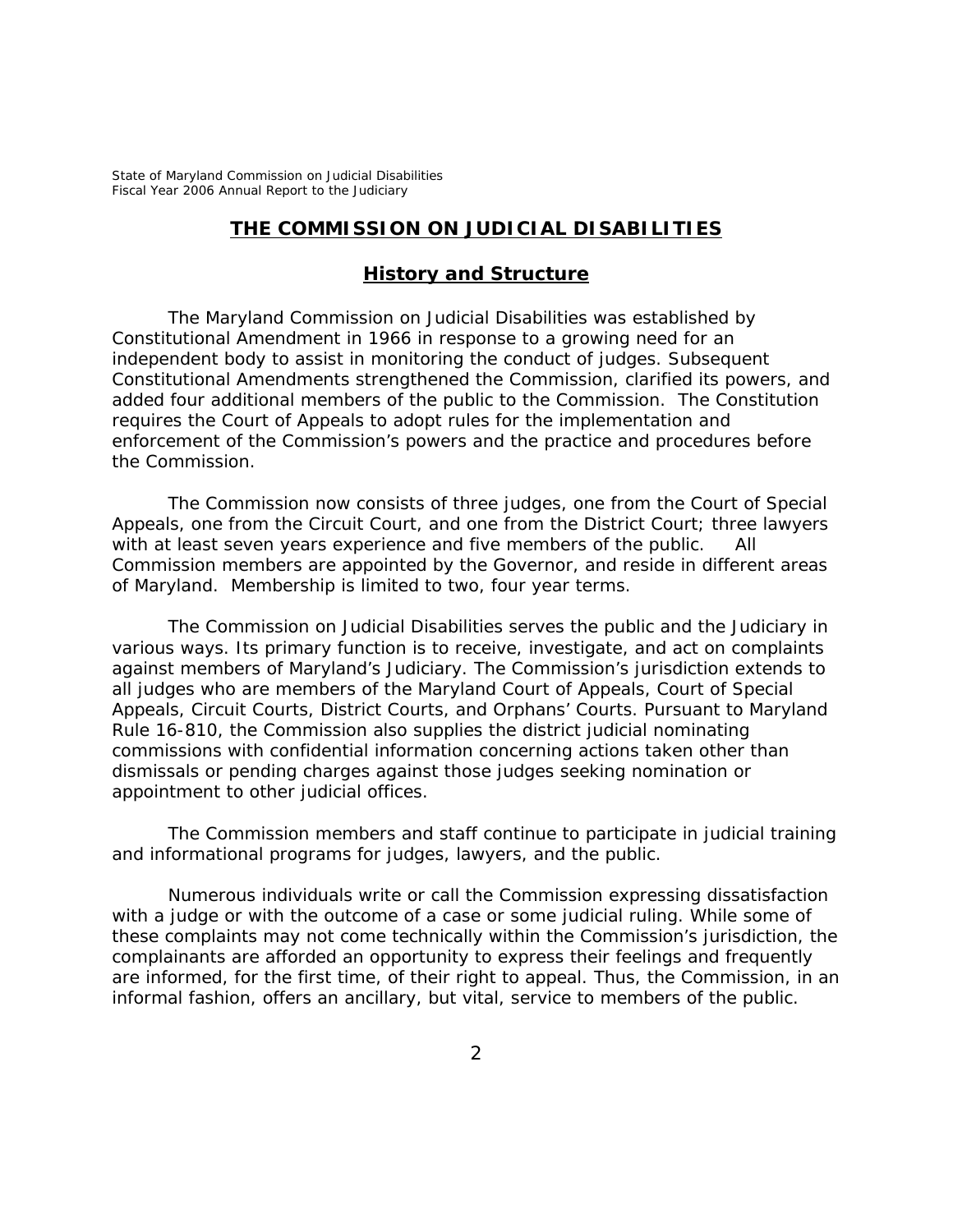#### *Procedure for Acting on Complaints*

Complaints filed with the Commission must be in writing and under affidavit, but no particular form is required. Pursuant to Maryland Rule 16-803(h), a complaint must be under affidavit and allege facts "indicating that a judge has a disability or has committed sanctionable conduct."

Each complaint receives a consecutive docket number by the calendar year in which it is received and numeric order of the complaint in that year. Each complaint is acknowledged by letter from Investigative Counsel explaining the investigation and processing of the complaint. (Maryland Rule 16-805(b)). Investigative Counsel may open a file and initiate an inquiry independently "upon receiving information from any source indicating that a judge has a disability or may have committed sanctionable conduct. (Maryland Rule 16-805(d)). Complaints opened by inquiry are investigated in the same manner as formal complaints.

On receipt of a complaint without an affidavit, Investigative Counsel notifies the complainant, in writing, about the necessity of filing an affidavit and supplies the complainant(s) with the proper language for the affidavit. If the affidavit is not received within 30 days of the date of notice, the Commission administratively closes the file. (Maryland Rule 16-805(a)).

Having received a complaint against a judge, Investigative Counsel must determine whether the complaint alleges facts that, if true, would constitute a disability or sanctionable conduct. (Maryland Rule 16-805(c)). If Investigative Counsel concludes that the case does not have such facial merit, the complaint is dismissed and the Investigative Counsel notifies the complainant and the Commission members of the dismissal. Otherwise, the Investigative Counsel has 90 days from the receipt of the complaint to complete a preliminary investigation. (Maryland Rule 16-805 (e)(5)). The Commission may extend the time period for a preliminary investigation for good cause for an additional 30 day period. (Maryland Rule 16-805(e)(5)). Once the Investigative Counsel proceeds with an investigation, the judge is entitled to notice of the complaint, the name of the complainant, the substance of the complaint and his or her rights under the rules. (Maryland Rule  $16 - 805(e)(3)$ .

Information contained in complaints and gathered during the preliminary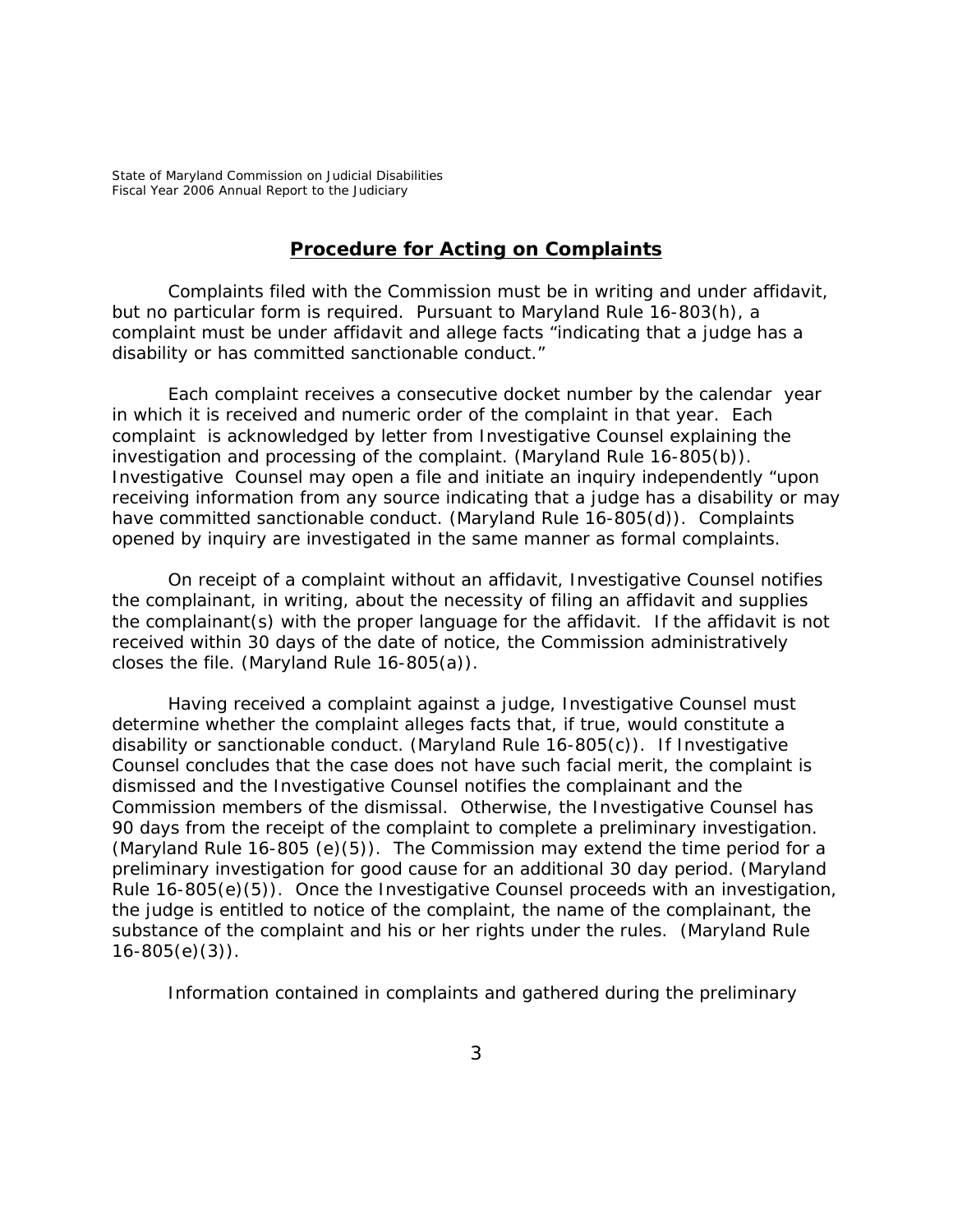investigation is confidential. (Maryland Rule 16-810(a)(2)).

Upon completion of the preliminary investigation, Investigative Counsel reports the results to the Commission and must recommend that one of four actions be taken:

(1) Dismissal of the Complaint with or without a warning. (Maryland Rule 16- 807(a)).

Dismissal with a warning may be issued if the Commission determines that any sanctionable conduct that may have been committed by the judge will be sufficiently addressed by such a warning. A judge must, however, consent to the warning, and if the judge does not consent, the Commission has the choice to dismiss without a warning or proceed with public charges against the judge. (Maryland Rule 16-807 (a)(2)). A dismissal is issued if the evidence fails to show that the judge has a disability or has committed sanctionable conduct. Either form of dismissal, with or without a warning, does not constitute discipline. (Committee Note to Maryland Rule 16-807(a)(2)). Both the judge and the complainant are notified of the dismissal.

(2) Offering the judge a private reprimand (Maryland Rule 16-807(b)) or a deferred discipline agreement (Maryland Rule 16-807(c)).

Private reprimands are issued if the Commission finds that the sanctionable conduct was not so serious, offensive or repeated to warrant formal proceedings and only if the judge agrees to accept the reprimand and waive certain rights.

For sanctionable conduct not so serious, offensive or repeated to warrant formal proceedings, the judge may agree to enter into a deferred disciplinary agreement with the Commission. A deferred discipline agreement is appropriate when Commission members conclude the judge should take specific and remedial action including undergoing specific treatments, apologizing to the complainant, participating in educational programs, or working with a mentor judge, and the judge agrees to waive certain rights. Investigative Counsel then monitors the judge's compliance with the terms of the agreement. A judge's failure to comply with the terms of the agreement after written notice by Investigative Counsel may result in the Commission's revocation of the agreement and proceeding with other dispositions allowed by the rules. If Investigative Counsel notifies the Commission that the judge has satisfied the conditions of the agreement, however, the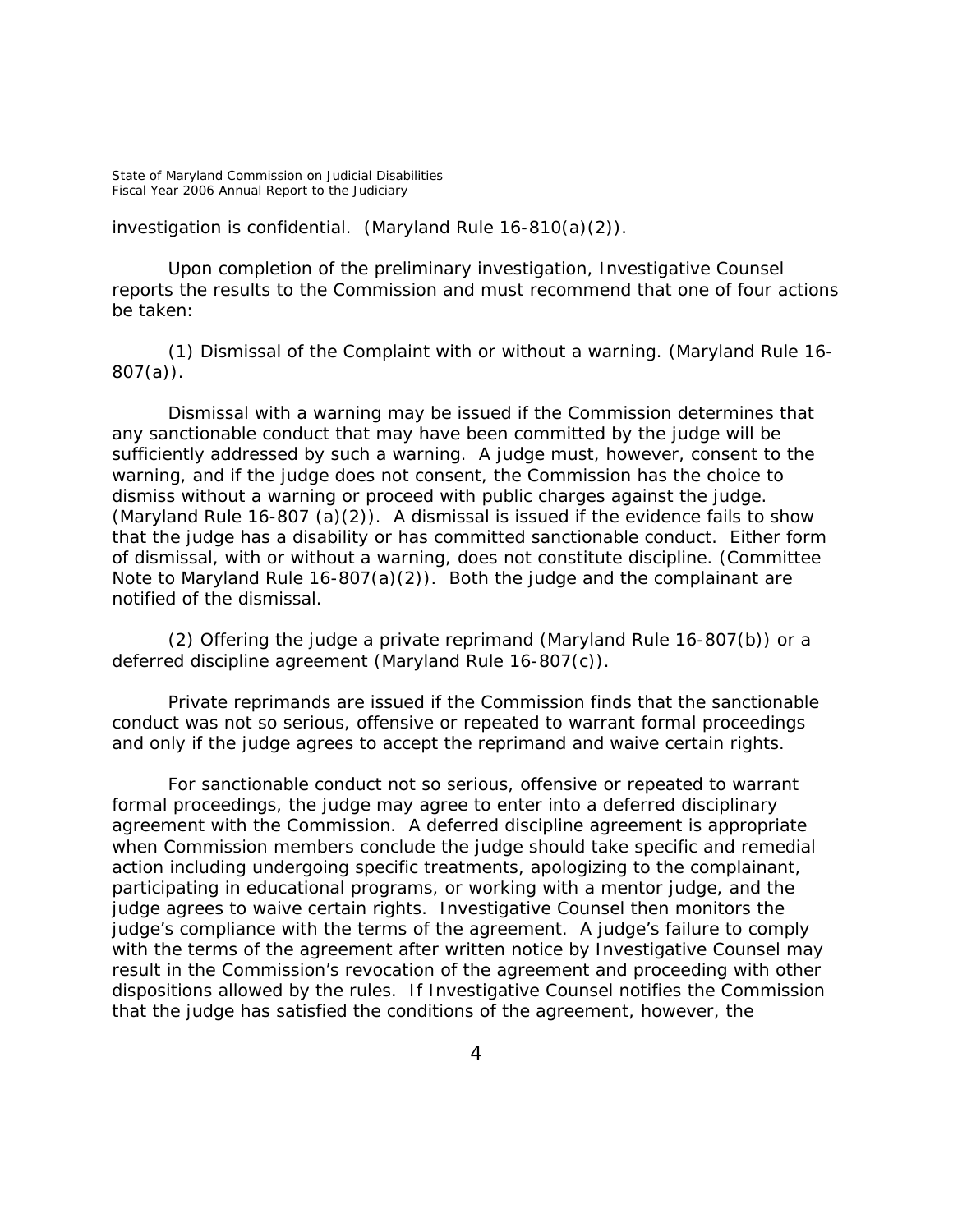Commission shall terminate the proceedings.

Complainants are notified of the issuance of the private reprimand or the deferred discipline agreement. Its contents are disclosed, however, only if the judge gives written consent.

(3) Proceeding with further investigation (Maryland Rule 16-806).

Upon the Commission's approval for further investigation, Investigative Counsel must notify the judge in writing and afford the judge the opportunity to file a written response to the complaint. The Commission may, for good cause, authorize the Investigative Counsel to issue a subpoena to compel the attendance of witnesses or the production of documents. Further investigation must be completed within 60 days of its authorization by the Commission, but the time period can be extended for good cause. All proceedings under this rule are confidential. (Maryland Rule 16-810 (a)(2)).

At the completion of the investigation, Investigative Counsel reports the results of the investigation to the Commission along with a recommendation that the complaint be dismissed, that an offer of private reprimand or deferred discipline agreement be issued, or that formal charges be filed against the judge.

(4) Issuing Charges.

Upon Investigative Counsel's recommendation and the Commission's finding of probable cause to believe that a judge has committed sanctionable conduct or has a disability, the Commission may direct Investigative Counsel to initiate proceedings against the judge by filing with the Commission charges of such sanctionable conduct or disability. The charges must (i) state the nature of the alleged disability or sanctionable conduct, including each Canon of Judicial Conduct allegedly violated by the judge; (ii) allege specific facts upon which the charges are based; and (iii) state the judge has the right to file a written response to the charges within 30 days of the judge's receipt of the charges.

The Commission notifies the judge of the time and place of hearing, at least 60 days before the hearing date. The Complainant is also notified, and a notice is placed in the *Maryland Register.* The hearing is public.

Based upon the evidence presented at the hearing, the Commission may, by a majority vote of the full Commission, dismiss the complaint, or based upon finding, by clear and convincing evidence, that the judge has committed sanctionable conduct or has a disability, issue a public reprimand or refer the case to the Court of Appeals with its recommendation as to sanctions.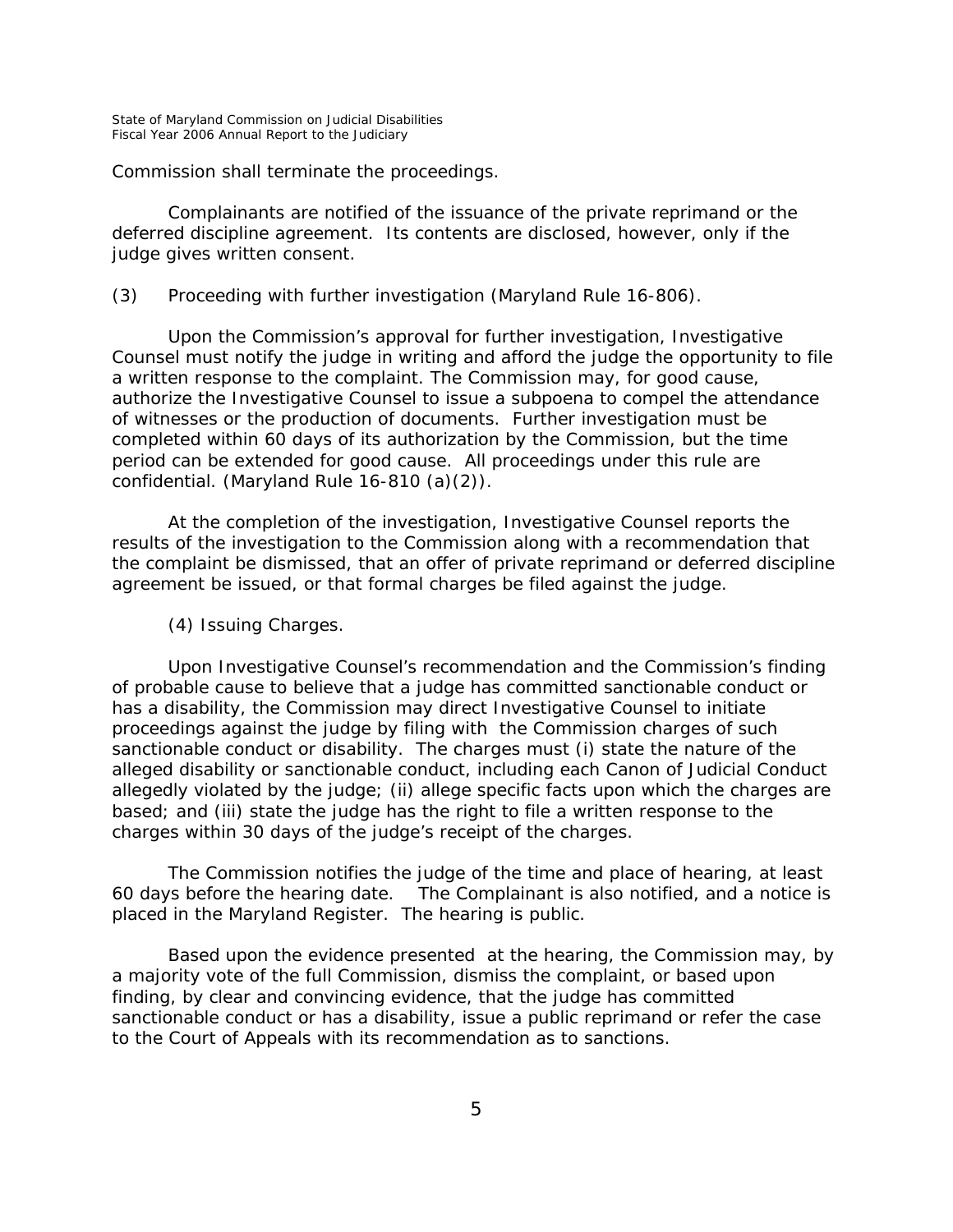The Court of Appeals may (i) impose the sanction recommended by the Commission or any other sanction permitted by law; (ii) dismiss the proceeding; (iii) or remand for further proceedings as specified.

#### *Matters resolved and matters pending at the end of the Fiscal Year 2006*

In Fiscal Year 2006, the Commission received numerous telephone calls. Callers are offered an opportunity to explain their grievances and are also informed about how to file a formal complaint. Callers are routinely sent a follow-up letter detailing the language and procedures necessary to file a formal complaint along with an explanation of the applicable confidentiality provisions of Maryland Rule 16- 810.

During Fiscal Year 2006, the Commission received 108 written complaints. Of the 108 complaints, 6 lacked affidavits, were outside of the Commission's jurisdiction, or did not meet the requirements of the Rules.

Twelve complaints were filed by practicing attorneys, 30 by inmates, and 4 were initiated by Investigative Counsel on his own initiative pursuant to Maryland Rule 16-805(d). The remaining 62 were filed by members of the general public. Some complaints were directed simultaneously against more than one judge, and sometimes a single jurist was the subject of multiple complaints.

Complaints against Circuit Court Judges totaled 72; 28 complaints were made against District Court Judges; no complaints were filed against Court of Special Appeals Judges; 7 complaints were filed against Court of Appeals Judges; and 1 complaint was filed against an Orphans' Court Judge.

Litigation over family law matters (divorce, alimony custody, visitation, etc.) prompted 20 complaints, criminal cases (including traffic violations) prompted 39 complaints, and 30 arose from other civil litigation. Nineteen complaints failed to fit in any of those categories.

In the fiscal year ending June 30, 2006, the Commission issued one private reprimand and one dismissal with warning, both based on agreements with the respondent judges. The private reprimand involved an Orphans' Court Judge who served as the attorney for his family members in a contested court case. The dismissal with a warning involved a judge who delayed more than 4 years in issuing an opinion in a court case.

Twenty-four cases remained open at the end of the fiscal year, including the continuation of a deferred discipline agreement, pending further investigation or receipt of additional information.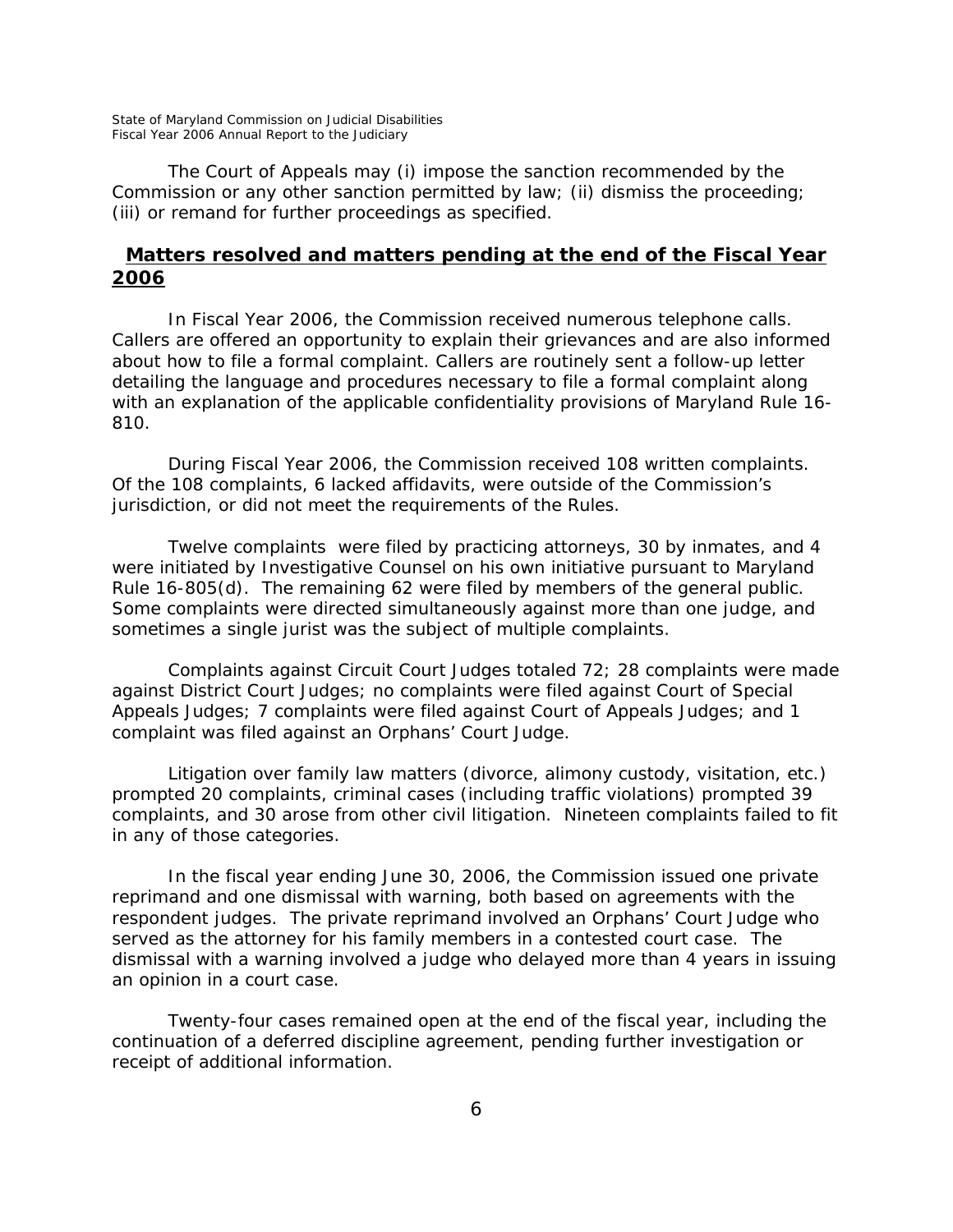The vast majority of complaints in Fiscal Year 2006 were dismissed because the allegations set forth in the complaints were either found to be unsubstantiated, or the conduct complained about did not constitute sanctionable conduct.

#### **17 YEAR COMPARISON CHARTS**

The data included in these comparison charts is based on past Annual Reports of the Commission as well as case files. Prior to 1995, the records of the Commission were kept in a manner which did not allow for ease of distinction between complaints. Therefore, the Commission gleaned these figures from hand counting the complaints present in the files and comparing that number to statistics in past Reports of the Judiciary. Available information did not always contain the precise number of formal and miscellaneous complaints filed in a given year.<sup>3</sup>

Number of complaints filed for each fiscal year:<sup>4</sup> \*

| 1989- | 1990- | 1991-    | $1992 -$ | 1993- | 1994- | $1995 -$ | $1996-$ | $1996-$ | 1998- | 1999- | 2000- | 2001- | 2002- | 2003- | 2004- | 2005- |
|-------|-------|----------|----------|-------|-------|----------|---------|---------|-------|-------|-------|-------|-------|-------|-------|-------|
| 1990  | 1991  | 1992     | 1993     | 1994  | 1995  | 1996     | 1997    | 1997    | 1999  | 2000  | 2001  | 2002  | 2003  | 2004  | 2005  | 2006  |
| 32    | 35    | າາ<br>ےت | 34       | 47    | 73    | -86      | -86     | 115     | 107   | 106   | 120   | 142   | 138   | 94    | 112   | 108   |

\* There was a particularly large increase in the number of complaints filed with the Commission in FY1995, concurrent with the adoption of the revised Commission rules by the Court of Appeals, effective September 1, 1995.

 $3$ From 1995 to 1998, complaints that did not meet the affidavit requirement of Maryland Rule 16-803(d) were filed as miscellaneous complaints.

 $4$ This number should be noted within the following context: (1) according to the 2002 census, Maryland's population was 5,458,137; (2) Maryland had approximately 338 judges during FY 2004, including Orphans' Court Judges; and (3) the total number of cases filed in the Circuit Courts in FY 2003 was approximately 289,920; and (4) the total number of cases filed and processed in the District Courts in FY 2003 was approximately 2,179,114. (The purpose of these statistics is to illustrate examples of the volume of cases in Maryland Courts as a contextual aid.)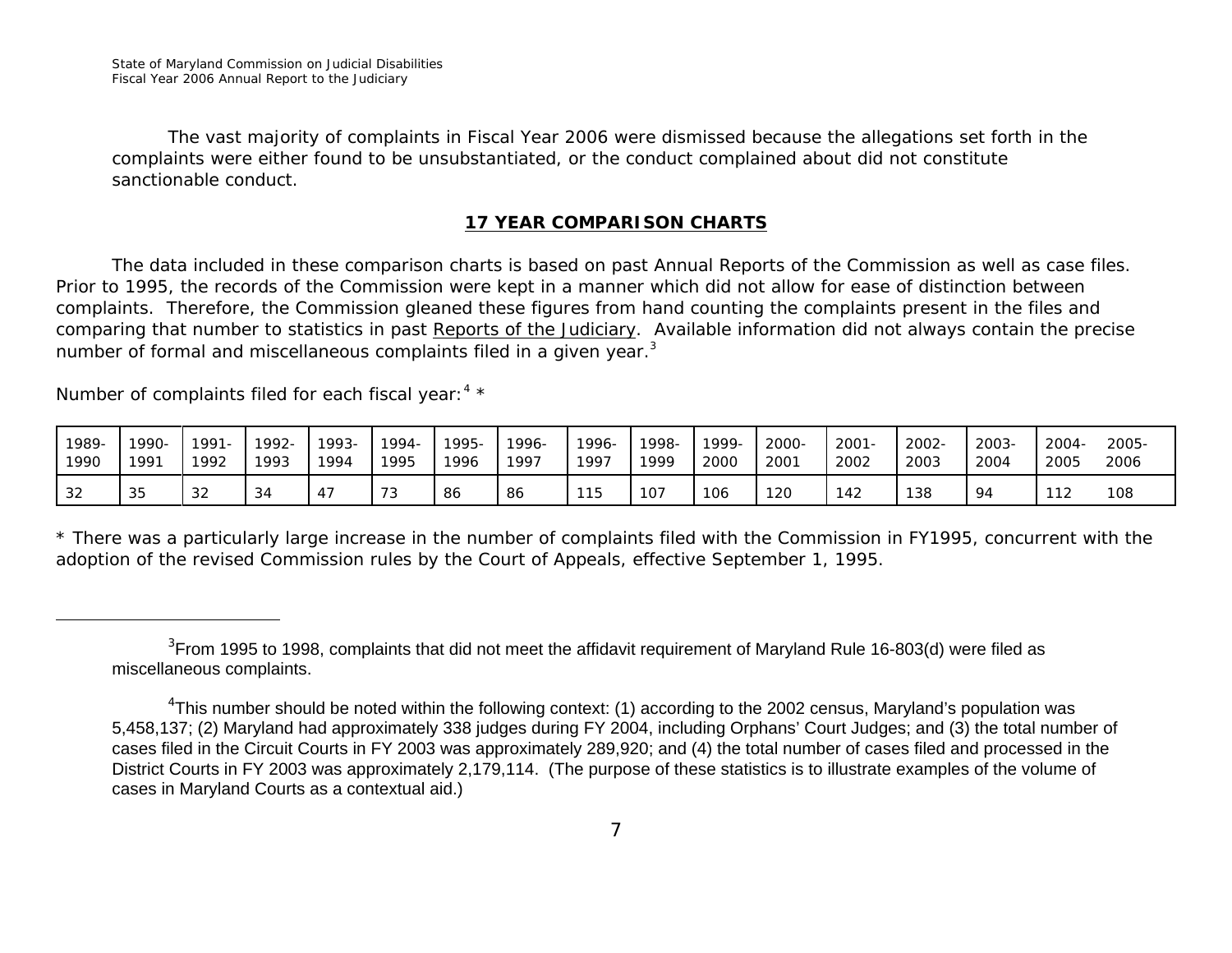| <b>Fiscal Year</b> | <b>District Court</b><br><b>Judges</b> | <b>Circuit Court</b><br><b>Judges</b> | <b>Orphans' Court</b><br><b>Judges</b> | <b>Court of Special</b><br><b>Appeals Judges</b> | <b>Court of Appeals</b><br><b>Judges</b> | Others (Outside of<br>the Commission's<br>Jurisdiction) |
|--------------------|----------------------------------------|---------------------------------------|----------------------------------------|--------------------------------------------------|------------------------------------------|---------------------------------------------------------|
| 1989 - 1990        | $\overline{7}$                         | 21                                    | $\overline{2}$                         | $\mathbf{O}$                                     | $\mathbf 0$                              | $\mathbf 0$                                             |
| 1990 - 1991        | 11                                     | 26                                    | $\mathsf{O}$                           | $\mathbf{O}$                                     | $\mathsf O$                              | $\mathsf O$                                             |
| 1991 - 1992        | 6                                      | 23                                    | $\overline{2}$                         | $\mathbf{O}$                                     | $\mathsf O$                              | $\mathbf 0$                                             |
| 1992 - 1993        | 11                                     | 19                                    | $\mathbf{1}$                           | $\mathsf O$                                      | $\mathsf O$                              | $\mbox{O}$                                              |
| 1993 - 1994        | 12                                     | 27                                    | $\overline{2}$                         | $\mathsf{O}\xspace$                              | $\mathbf 0$                              | $\mathsf{O}\xspace$                                     |
| 1994 - 1995        | 20                                     | 32                                    | $\mathbf{1}$                           | $\mathsf{O}\xspace$                              | $\mathbf 0$                              | $\mbox{O}$                                              |
| 1995 - 1996        | 30                                     | 87                                    | $\mathbf{1}$                           | 1                                                | $\mathsf O$                              | 10                                                      |
| 1996 - 1997        | 39                                     | 87                                    | $\overline{2}$                         | $\mathbf{O}$                                     | $\mathsf O$                              | 5                                                       |
| 1997 - 1998        | 16                                     | 112                                   | 10                                     | 5                                                | $\overline{2}$                           | $\mathsf O$                                             |
| 1998 - 1999        | 24                                     | 106                                   | $\mathbf{1}$                           | $\mathbf{1}$                                     | $\mathbf{1}$                             | $\mathbf 1$                                             |
| 1999 - 2000        | 20                                     | 80                                    | 4                                      | $\mathsf{O}\xspace$                              | $\mathsf O$                              | $\overline{2}$                                          |
| 2000 - 2001        | 27                                     | 86                                    | $\mathsf{O}$                           | 6                                                | $\mathbf{1}$                             | $\mathbf 0$                                             |
| 2001 - 2002        | 34                                     | 94                                    | $\overline{2}$                         | 11                                               | $\mathsf O$                              | 0                                                       |
| 2002 - 2003        | 35                                     | 87                                    | 0                                      | 6                                                | 8                                        | $\overline{2}$                                          |
| 2003 - 2004        | 20                                     | 72                                    | $\overline{2}$                         | $\mathbf{O}$                                     | $\mathsf O$                              | $\mathsf O$                                             |
| 2004 - 2005        | 31                                     | 72                                    | 1                                      | $\overline{7}$                                   | $\mathbf{1}$                             | $\mathsf O$                                             |
| 2005 - 2006        | 28                                     | 72                                    | $\mathbf{1}$                           | $\mathbf{O}$                                     | $\overline{7}$                           | $\mathsf{O}\xspace$                                     |

Tiers of the Judiciary against which complaints were filed. (Total Complaints)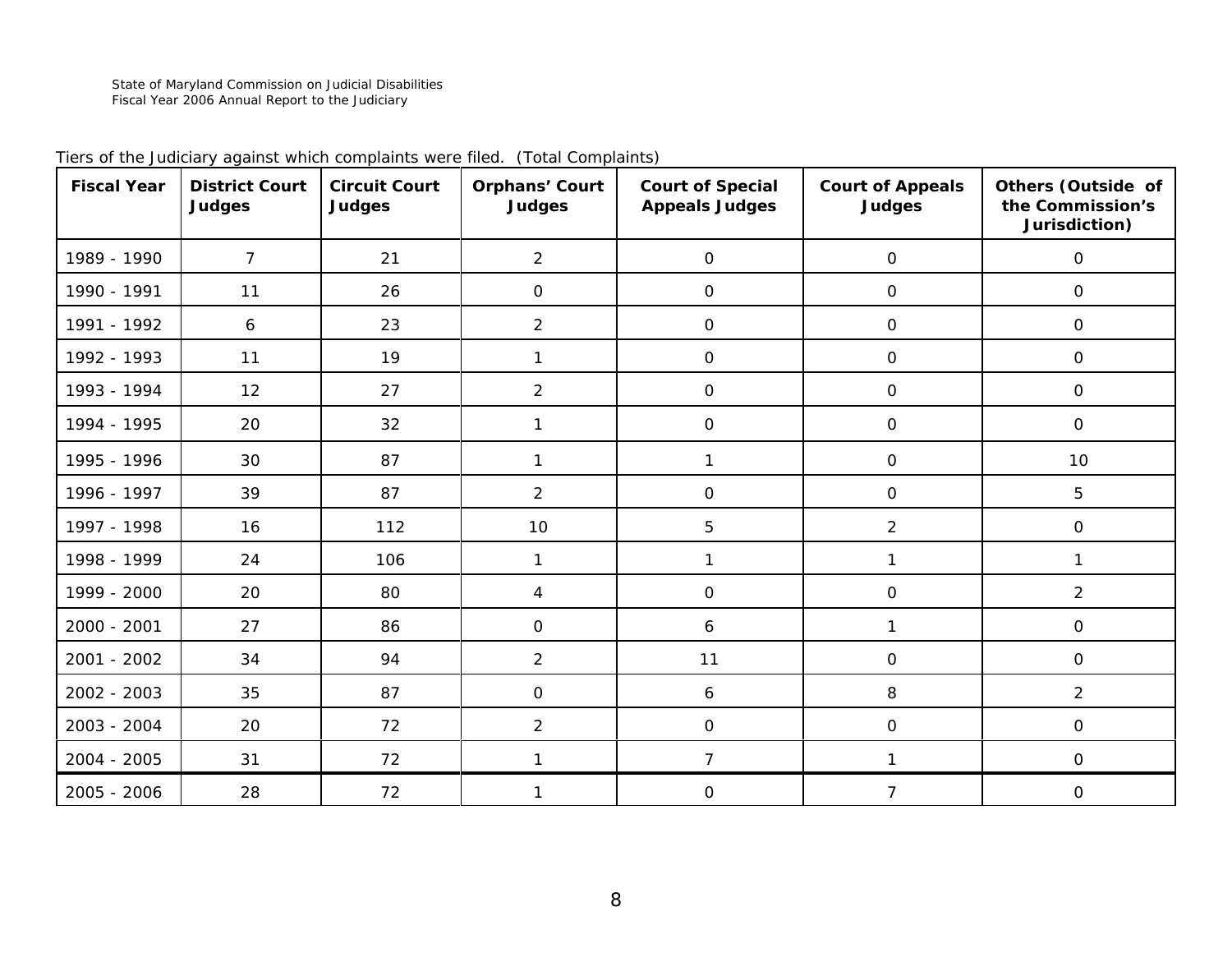Sources of all complaints filed with the Commission.

| <b>Fiscal Year</b> | <b>Attorneys</b> | <b>Investigative Counsel</b><br><b>Initiated Inquiries</b> | <b>Inmates</b> | <b>Judges</b>  | Public <sup>5</sup> |
|--------------------|------------------|------------------------------------------------------------|----------------|----------------|---------------------|
| 1989 - 1990        | 5                | $\mathbf{1}$                                               | $\mathsf O$    | $\mathsf O$    | Remainder           |
| 1990 - 1991        | $\overline{7}$   | $\overline{2}$                                             | $\mathbf 0$    | $\mathbf{O}$   | Remainder           |
| 1991 - 1992        | 3                | $\mathfrak{Z}$                                             | $\mathsf O$    | $\mathbf{O}$   | Remainder           |
| 1992 - 1993        | $\overline{5}$   | $\overline{2}$                                             | $\mathsf O$    | $\overline{2}$ | Remainder           |
| 1993 - 1994        | 5                | $\mathbf 0$                                                | $\mathsf O$    | $\mathbf{O}$   | Remainder           |
| 1994 - 1995        | 9                | $\mathsf{O}\xspace$                                        | $\overline{7}$ | $\mathbf 0$    | Remainder           |
| 1995 - 1996        | 9                | $\overline{2}$                                             | 23             | 1              | 94                  |
| 1996 - 1997        | 5                | 5                                                          | 13             | $\mathbf 0$    | Remainder           |
| 1997 - 1998        | $\overline{7}$   | $\overline{4}$                                             | 35             | $\overline{2}$ | 97                  |
| 1998 - 1999        | 15               | $\mathbf 0$                                                | 21             | $\mathsf O$    | 99                  |
| 1999 - 2000        | $\overline{7}$   | $\sqrt{3}$                                                 | 15             | $\mathbf{O}$   | 81                  |
| 2000 - 2001        | 14               | 1                                                          | 29             | $\mathbf{O}$   | 76                  |
| 2001 - 2002        | $\overline{4}$   | $\overline{4}$                                             | 26             | $\mathbf 0$    | 108                 |
| 2002 - 2003        | 6                | 6                                                          | 35             | $\mathbf{O}$   | 91                  |
| 2003 - 2004        | 6                | 1                                                          | 17             | $\mathsf{O}$   | 70                  |
| 2004 - 2005        | $\overline{2}$   | $\overline{7}$                                             | 33             | $\mathbf 0$    | 70                  |
| 2005 - 2006        | 12               | $\overline{4}$                                             | 30             | $\mathbf 0$    | 62                  |

 $5$ The statistics in this column reflect the information contained in past Annual Reports of the Commission as well as case files from 1995 and 1996. The term "remainder" was used in past Annual Reports to denote the rest of the cases in a given survey.